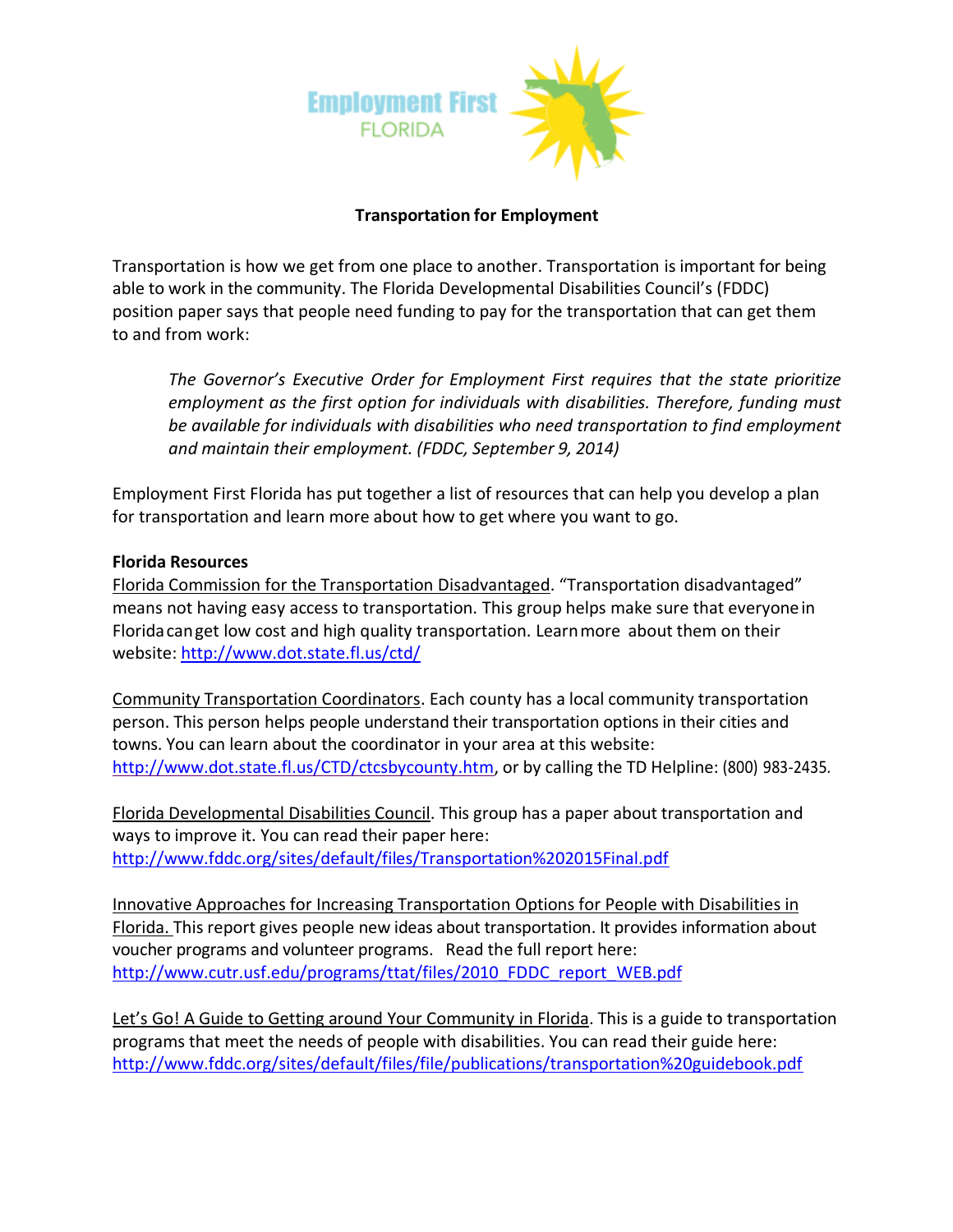

## **General Resources**

Easter Seals Project ACTION ADA Transportation. This project gives information about transportation and the Americans with Disabilities Act. The website for the project is: <http://www.projectaction.org/TransportationtheADA.aspx>

"Mobility Management Basics" Web Module. This is an online course you can do at your own speed. You can take the course at this website: <http://web1.ctaa.org/webmodules/webarticles/anmviewer.asp?a=3179&z=95>

National Center for Mobility Management. The National Center for Mobility Management helps communities plan for how they will provide transportation to everyone. Their website is: [http://nationalcenterformobilitymanagement.org](http://nationalcenterformobilitymanagement.org/)

For more information on employment resources in Florida, visit [http://www.employmentfirstfl.org.](http://www.employmentfirstfl.org/)

*The EmployMe1st project is a joint project of the Florida Developmental Disabilities Council, the Institute for Community Inclusion at the University of Massachusetts Boston, and National Association of State Directors of Developmental Disabilities Services.*